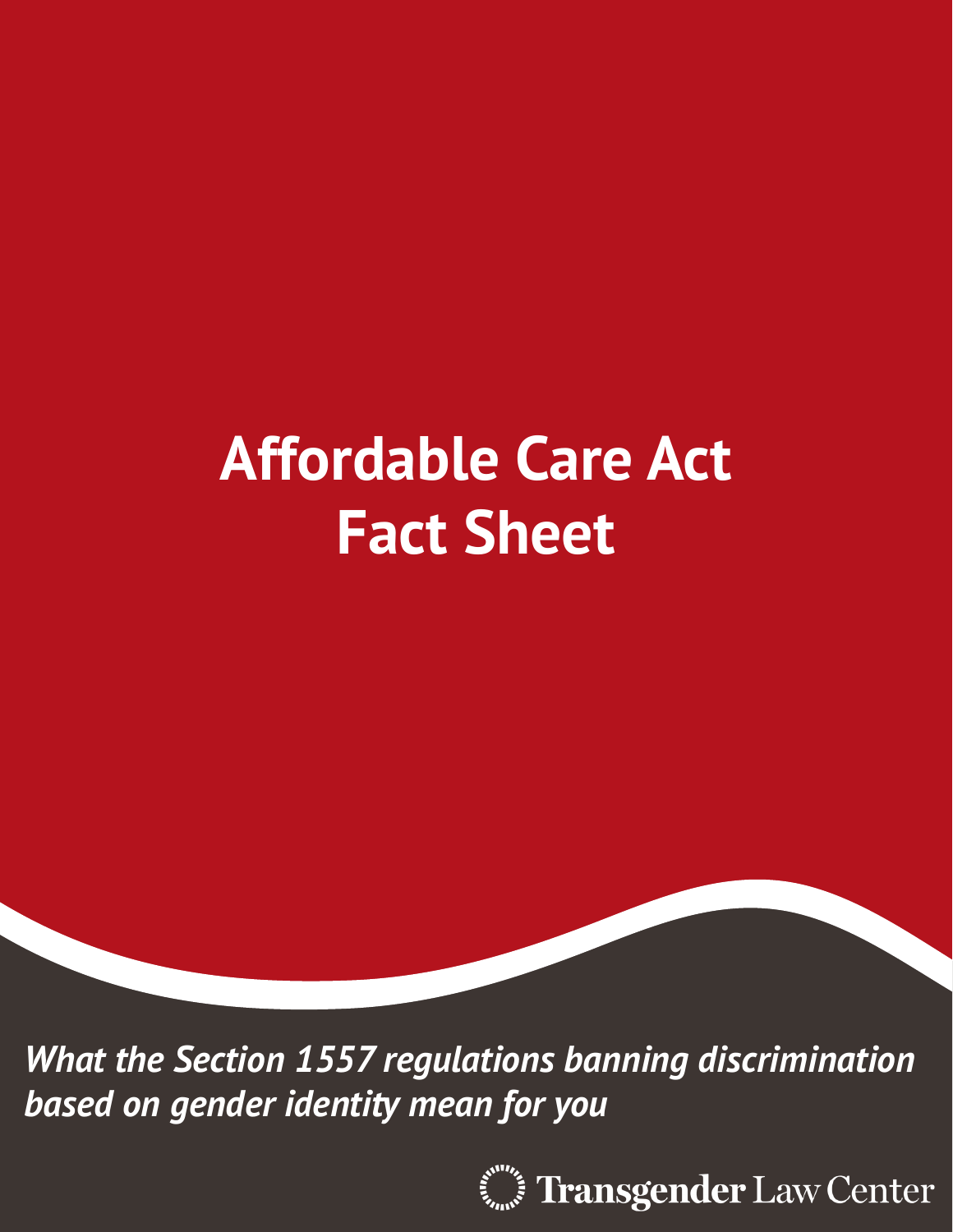#### **Transgender Law Center**

Transgender Law Center is the largest national organization dedicated to advancing the rights of transgender and gender nonconforming people through litigation, policy advocacy, and public education. TLC works to change law, policy, and attitudes so that all people can live safely, authentically, and free from discrimination regardless of their gender identity or expression.

**Transgender Law Center** 1629 Telegraph Ave, Suite 400 Oakland, CA 94612 p 415.865.0176 f 877.847.1278 info@transgenderlawcenter.org www.transgenderlawcenter.org

#### **Copyright © 2016 Transgender Law Center**

This guide may be used and reproduced without permission of Transgender Law Center so long as it is properly cited. Excerpts may be taken if (a) they are properly cited AND (b) they are used within their proper context AND (c) a note is included that the excerpt is not legal advice.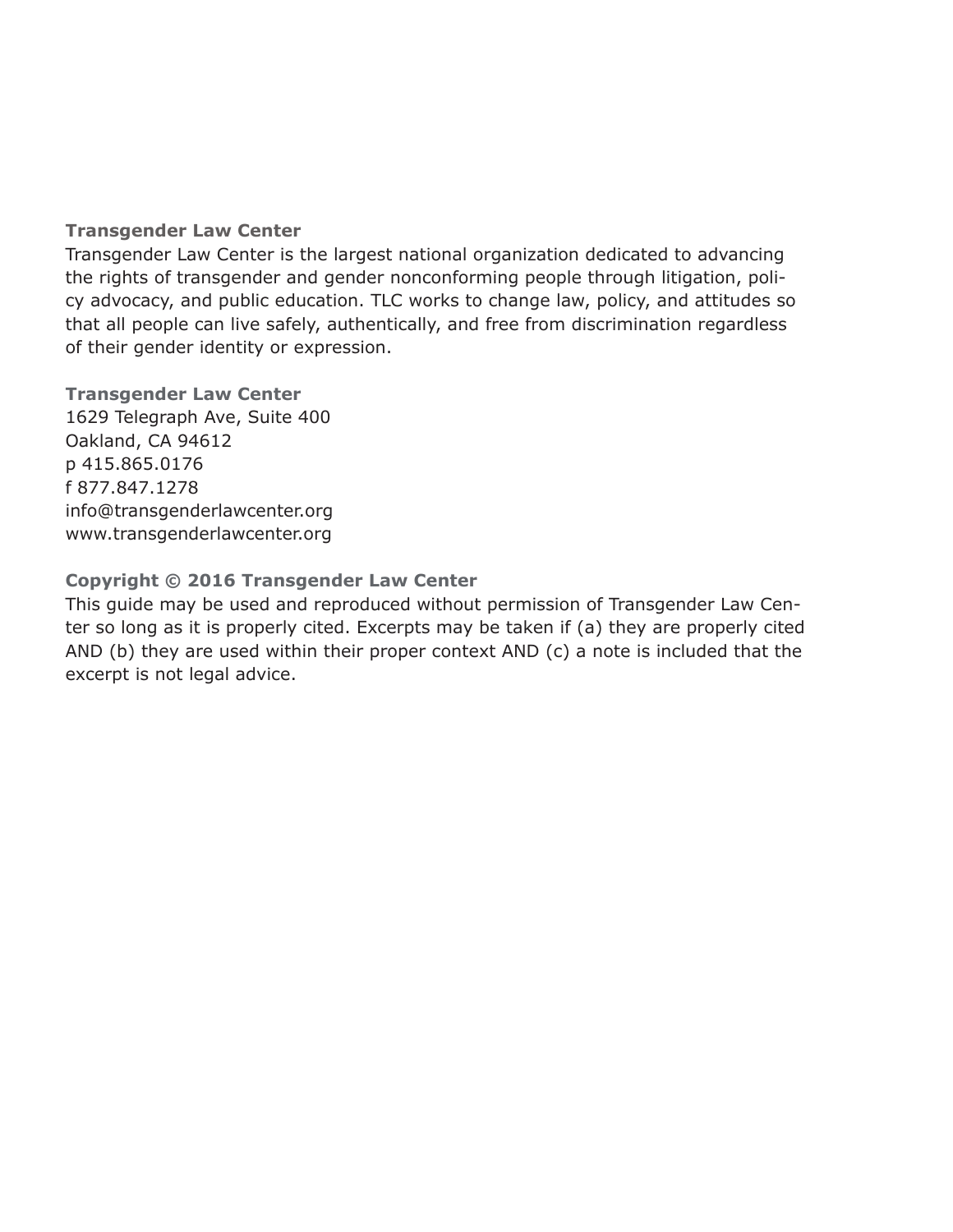## **Nondiscrimination under Section 1557 of the Affordable Care Act May 13, 2016**

The federal department of Health and Human Services' Office of Civil Rights has issued [final](https://s3.amazonaws.com/public-inspection.federalregister.gov/2016-11458.pdf) [regulations on Section 1557 of the Affordable Care Act](https://s3.amazonaws.com/public-inspection.federalregister.gov/2016-11458.pdf). The rule makes clear that health care discrimination against LGBT people—particularly transgender and gender non-conforming people—is unlawful under existing federal law.

It's important to note that the rules are not only for LGBT people – section 1557 provides protections based on race, color, national origin, sex, age, and disability. Protections for LGBT people come under the category of sex discrimination, which includes gender identity and sex stereotyping.

Most of the rule's provisions go into effect July 18, 2016. When the rules were first proposed in September, Transgender Law Center detailed what these regulations would mean in our post, "What you need to know - and do - to make the Affordable Care Act work for you." In addition to this fact sheet, there is an excellent FAO from the National Center for Transgender Equality containing details that might be helpful.

Below, you'll find explanations of the key parts of the rule, including scope, effective dates, and how to take action if you've experienced discrimination.

- 1. The rule prohibits discrimination on the basis of sex, which includes "pregnancy, false pregnancy, termination of pregnancy, or recovery therefrom, childbirth or related medical conditions, sex stereotyping, and gender identity" (p. 337). **Who falls under this definition?**
	- **• Transgender and gender non-conforming people:** in their definition of sex, OCR explicitly includes gender identity, which they define as "an individual's internal sense of gender, which may be male, female, neither, or a combination of male and female, and which may be different from an individual's sex assigned at birth." (p. 336) They also define sex stereotypes to include characteristics of gender expression such as "behavior, clothing, hairstyles, activities, voice, mannerisms, or body characteristics This definition clearly includes transgender and gender non-conforming people, including people who identify as genderqueer and non-binary.
	- **Intersex people:** OCR states that "the prohibition on sex discrimination extends to discrimination on the basis of intersex traits or atypical sex characteristics," (p. 50), which could not be any clearer.
	- **• Lesbian, gay, and bisexual people:** while the rule does not name sexual orientation specifically as a protected class, it does make clear that the most common ways LGB people are singled out for discrimination – sex stereotyping and association with someone known to be LGBT—are unlawful. OCR notes that sex stereotypes include those about "sexual attraction and sexual behavior or about deviations from 'heterosexually defined gender norms'" (p. 52-53). It's important to note that these protections apply whether or not a person identifies with the words "lesbian", "gay", or "bisexual", and encompasses a broad spectrum of people, including men who have sex with men and people whose partners are transgender.

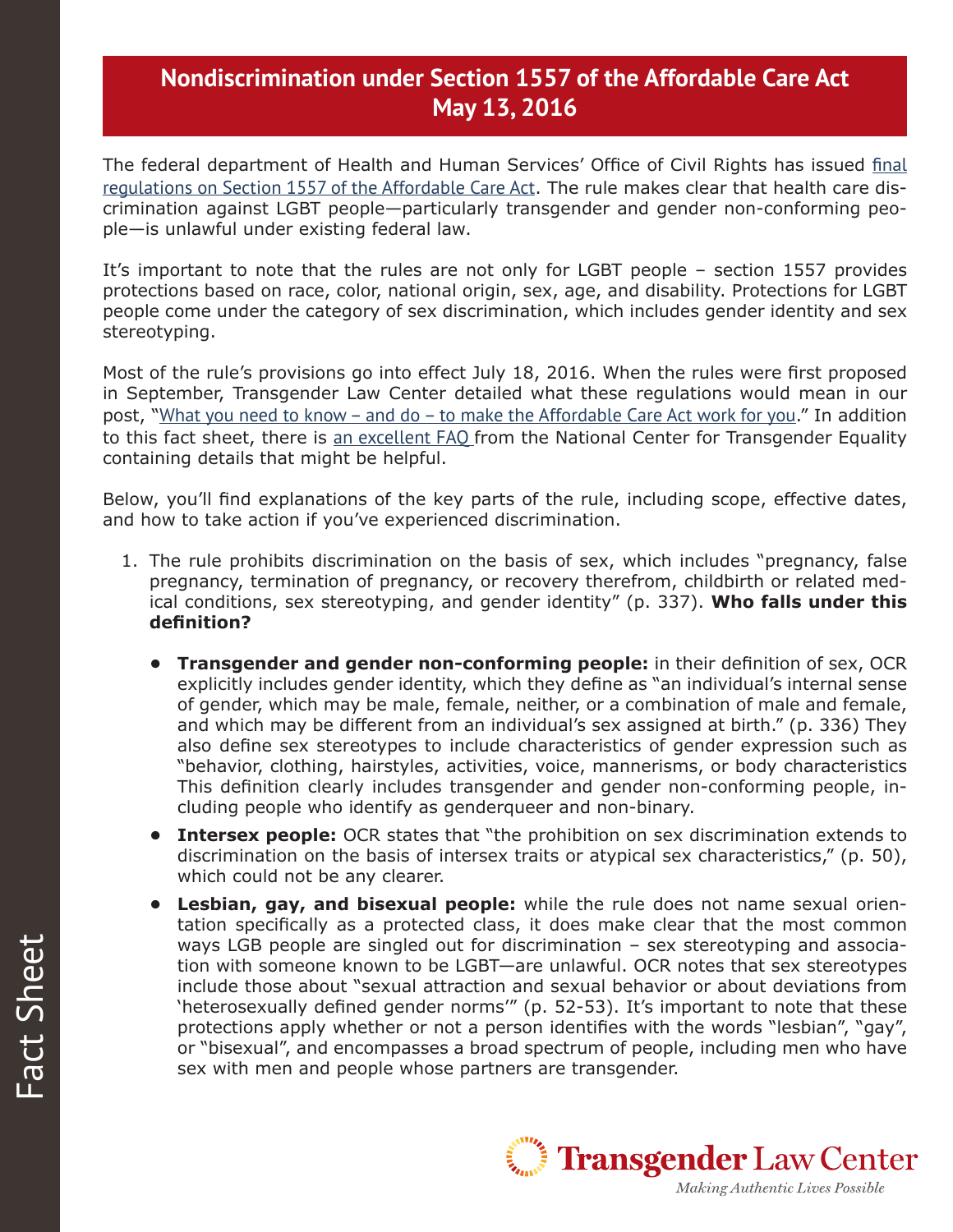- 2. The rule applies to discrimination in: (1) health settings that receive federal financial assistance, (2) every health program administered by the Department of Health and Human Services, and (3) every health program administered by Title I of the Affordable Care Act (p. 330-331). **What contexts does this apply to?**
	- **• Most hospitals, clinics, pharmacies, labs, and HIV testing sites nationwide.**  This can be as a result of a facility's participation in Medicaid or Medicare programs, through direct grants or loans, by being a Federally Qualified Health Center, through participation in the Ryan White Care Act, because of CDC funds for HIV prevention programs, or any number of other ways they might receive federal funds.
	- **• Most types of health insurance and coverage,** including Medicaid, Medicare, AIDS Drug Assistance Programs (ADAP), and individual insurance plans purchased through a state or federal health exchange. The rule also applies to insurance plans purchased directly through an insurance carrier or that is an employer-sponsored health insurance plan, when any part of the insurance carrier receives federal financial assistance. For example, since Aetna sells insurance plans through state health exchanges, it receives federal financial assistance in the form of premium subsidies. This means that discrimination is prohibited in any other insurance product that Aetna sells.
- 3. The new rule says that you cannot "be excluded for participation in, be denied the benefits of, or otherwise be subjected to discrimination under any health program or activity to which [the rule] applies" (p. 345). **What counts as discrimination?**
	- **• In clinical settings:** Many acts of overt and covert discrimination are prohibited under the new rule. Some examples include: a provider or facility refusing to treat you, refusing to use your name and pronoun correctly, performing unnecessary or aggressive genital examinations, refusing to room you according to your gender identity, a pharmacist refusing to fill your prescription for hormones. There are many other ways discrimination can show up in a health setting as well.
	- **• In insurance:** The denial or limitation of health care coverage for specific health services related to gender transition if the denial, limitation, or restriction results in discrimination against a transgender person. The rule states that **it is unlawful for an insurance carrier to "have or implement a categorical coverage exclusion** or limitation for all health services related to gender transition" (p. 354) when the insurer falls under one of the categories above. This means that blanket exclusions for transition-related care, which have been banned in 14 states and DC so far, are now unlawful nationwide in private insurance as well as Medicaid programs. This provision also applies to self-funded employer plans when the employer primarily provides health services (e.g, hospitals, clinics, skilled nursing facilities).

While **banning the exclusion is not the same as requiring affirmative coverage**, it does mean that if an insurance plan provides coverage for a treatment for a non-transgender person, they cannot then deny it for a transgender person on the basis of their transgender status. This is the same rationale that has been applied in the 15 jurisdictions that have implemented non-discrimination in health insurance so far, which have opened the door to many transgender people to access life-saving care for the first time, including hormone therapy and certain surgeries.

If a covered health plan currently has exclusions, it has until the first day of the first plan year beginning **January 1, 2017** to remove the exclusion.

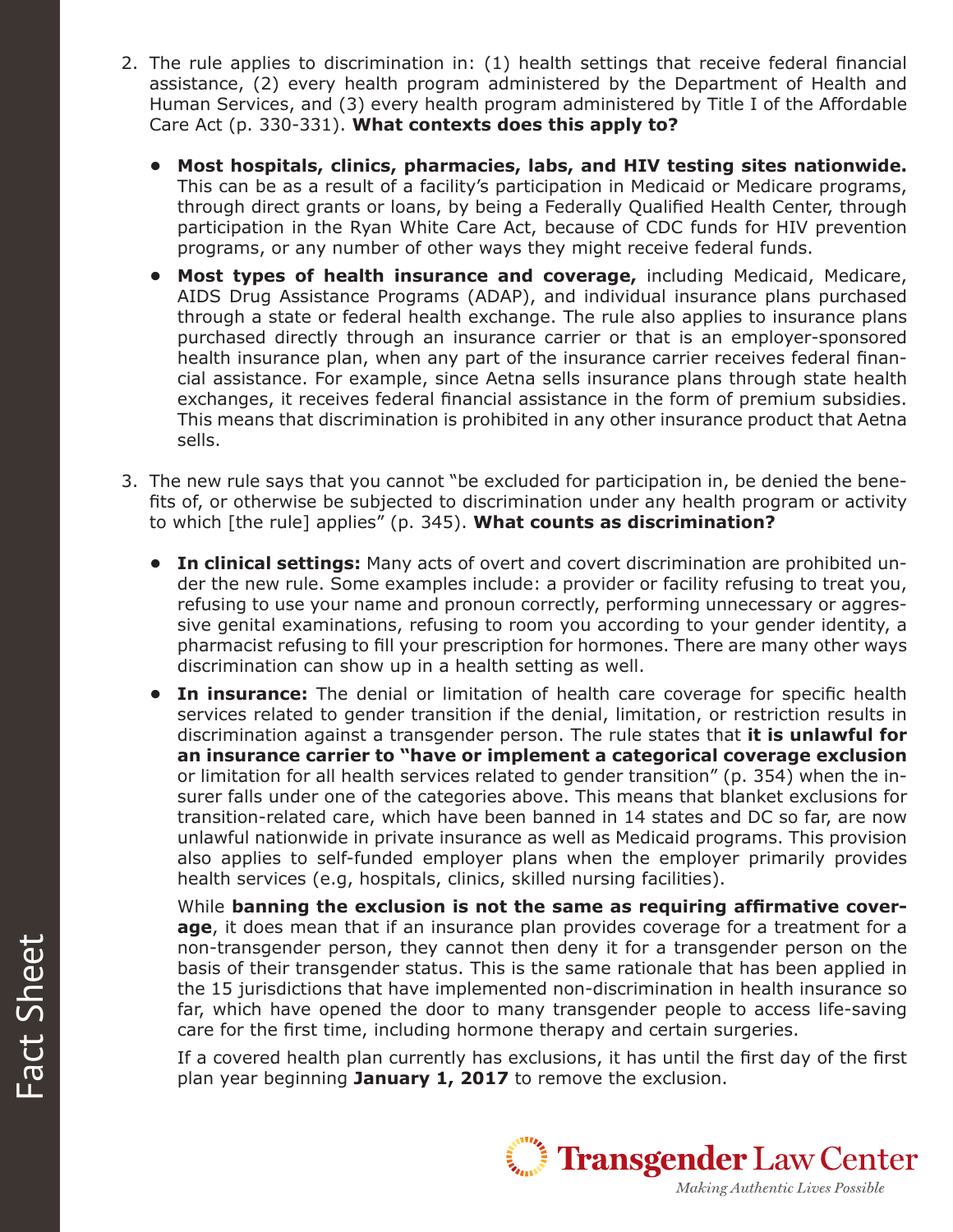- 4. How do I exercise my rights if I experience discrimination?
	- Whether the discrimination has occurred in a clinical or insurance context, the process is the same—[file a complaint with the HHS Office of Civil Rights,](https://ocrportal.hhs.gov/ocr/cp/wizard_cp.jsf) including details of what happened and when. OCR will then review your claim and take enforcement action. In the case of an unlawful insurance denial, OCR can order the insurer to reverse the denial. You may also have additional rights under state or local laws, depending on where you live. If you're not sure how to put together your complaint, Transgender Law Center's legal helpline can help you find the right information or connect you with a local attorney who can help.

In the case of an employer that is not primarily a health setting and has a self-funded employee health plan that has a categorical exclusion for transition-related care, OCR will refer discrimination claims to the Equal Employment Opportunity Commission (EEOC) to determine if the employer has violated Title VII of the 1964 Civil Rights Act (in 2013, the **EEOC** ruled that gender identity is a protected class for employment [discrimination under Title VII](http://transgenderlawcenter.org/issues/employment/eeocfa), in Transgender Law Center's case, Macy v. Holder). For more about self-funded plans, see our [2013 FAQ on California's ban on health insurance](http://transgenderlawcenter.org/archives/4273) [exclusions](http://transgenderlawcenter.org/archives/4273).

The Department of Health and Human Services has made a clear and unequivocal statement that transgender and gender non-conforming people deserve access to safe, affirming health care. While it may take several years for legal challenges to the Affordable Care Act to subside, we know that, for the first time, the federal government is taking a stand to protect our communities that is much more than a gesture. The rule from OCR has the power to effect real change in real people's lives – as long as community members, providers, and insurance carriers are aware of their rights and obligations. So don't stop here- share this information with your friends, family members, coworkers, policy makers, and health care providers far and wide.

### **Any Questions?**

If you have any questions, please contact Transgender Law Center's Legal Helpline at www. transgenderlawcenter.org/help or (415) 865-0176 x306.